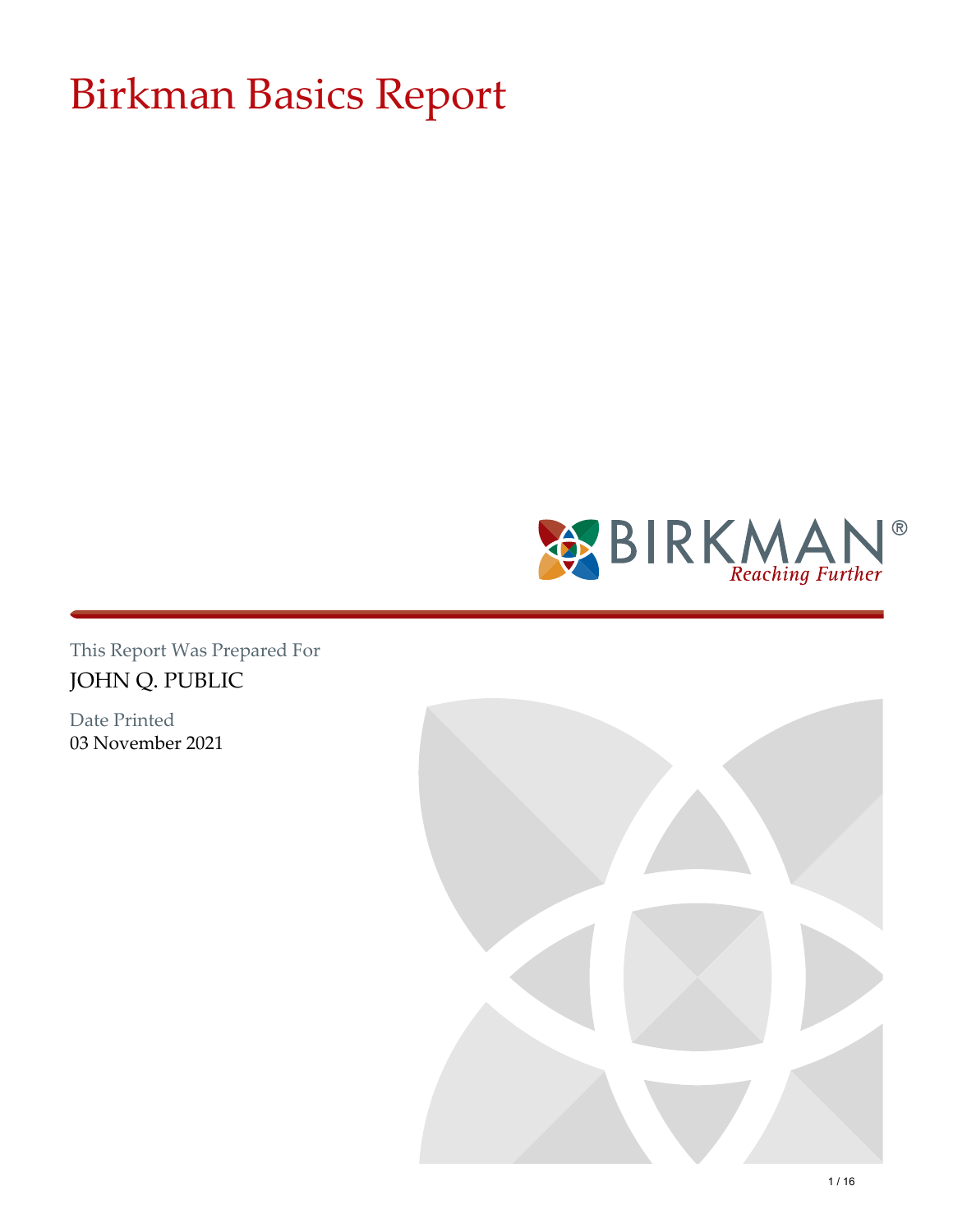

## WELCOME TO THE BIRKMAN BASICS REPORT

This Birkman Basics report provides an introductory overview of the data generated by your responses to The Birkman Method® questionnaire.

The Birkman Method® was created from exhaustive empirical research in the workplace. Millions of people have taken the assessment since its development in the 1950s. Over the years, it has been repeatedly validated and has shown to have been reliable and consistent with contemporary psychological theory.

Many assessments describe socialized, visible behavior. The Birkman Method® reaches further to analyze and report what drives and motivates behavior. We call these "Needs" — the expectations one has about relationships and situations in a social context. These Needs motivate personal actions and behaviors. When Needs are met, they drive behavior in positive and productive directions. Unmet needs can create potentially negative and less than productive behavior (Stress).

The Birkman Method® recognizes the intrinsic value of all styles of behavior and the importance of contrasting perspectives. As with all Birkman reporting, the Basics report offers a non-judgmental approach to individual differences.

Birkman International, Inc. has a high commitment to respecting your privacy. Your data will be maintained in our secure database and shall remain accessible only to authorized parties for future reference.

While this report provides a great deal of information to help you understand as much as possible about yourself, it's important to know that the depth and variety of applications provided by The Birkman Method® cannot be covered in this preliminary overview. Most people benefit from the expertise of Birkman-certified consultants in uncovering the wealth of information that can be derived from your responses to The Birkman Method® questionnaire.

Please visit www.birkman.com or call 1-800-215-2760 to learn how Birkman can serve you and your organization.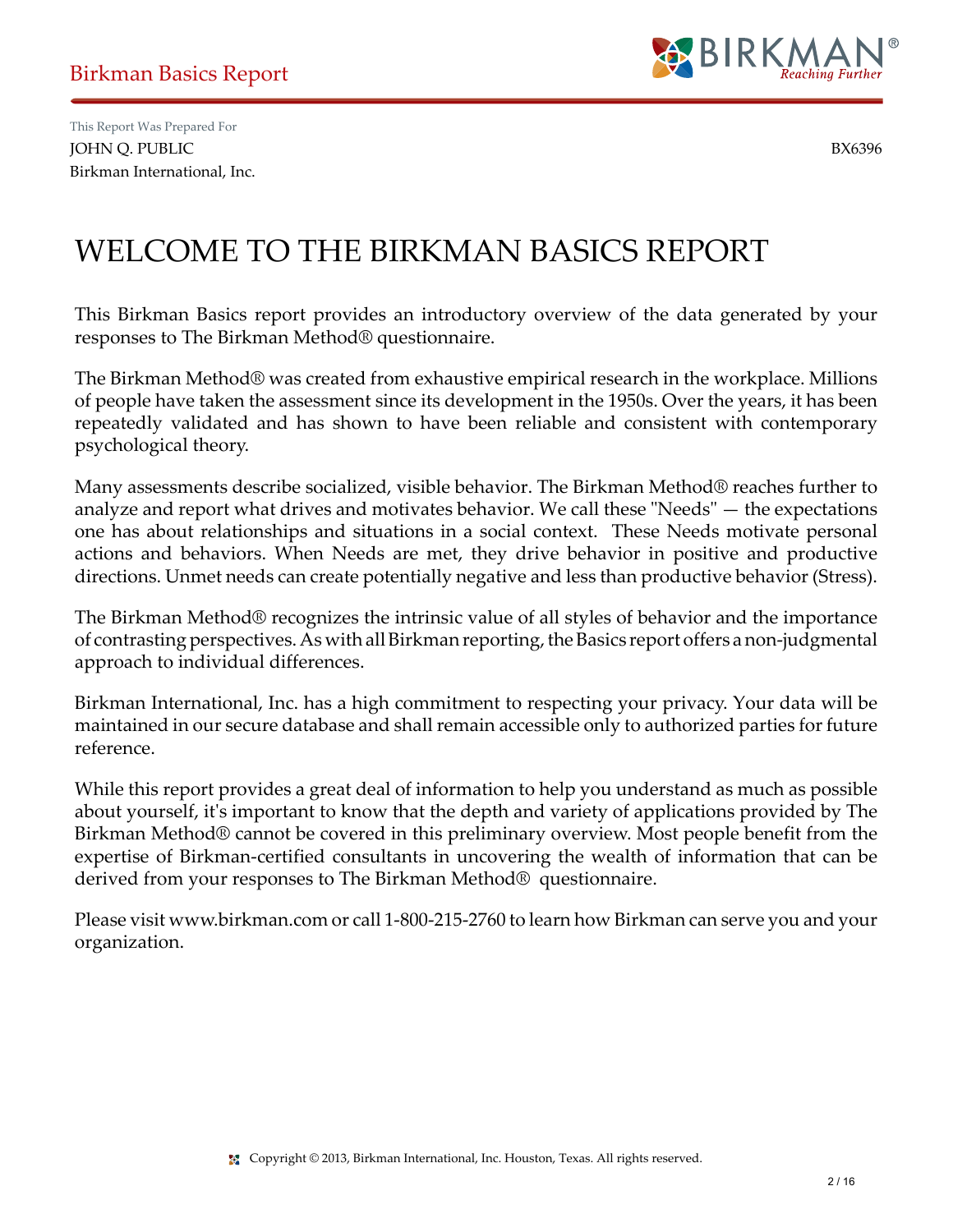

#### AREAS OF INTEREST SOME OF YOUR MOST IMPORTANT NEEDS

Here you'll find types of work you'd love, the hobbies that would captivate you, the activities or interests that bring real pleasure and fulfillment. The Areas of Interest Report shows to what degree you share common interests with most others in various occupations. The area where there is a high correspondence indicates areas that offer either work you'd be likely to enjoy, or activities you'd particularly appreciate.

Interest doesn't relate to talent or skill. You could, for example, really enjoy and value music without being a musician, or have a deep interest in science even without personal capabilities in the field. When your interest in any area is high, it can be a strong motivator. Fulfilling your interests is a key to both a successful career and a satisfying lifestyle.

The colored bars featured in several report formats, including the Areas of Interest Report, indicate various individual styles or composites of styles described through The Birkman Method®:

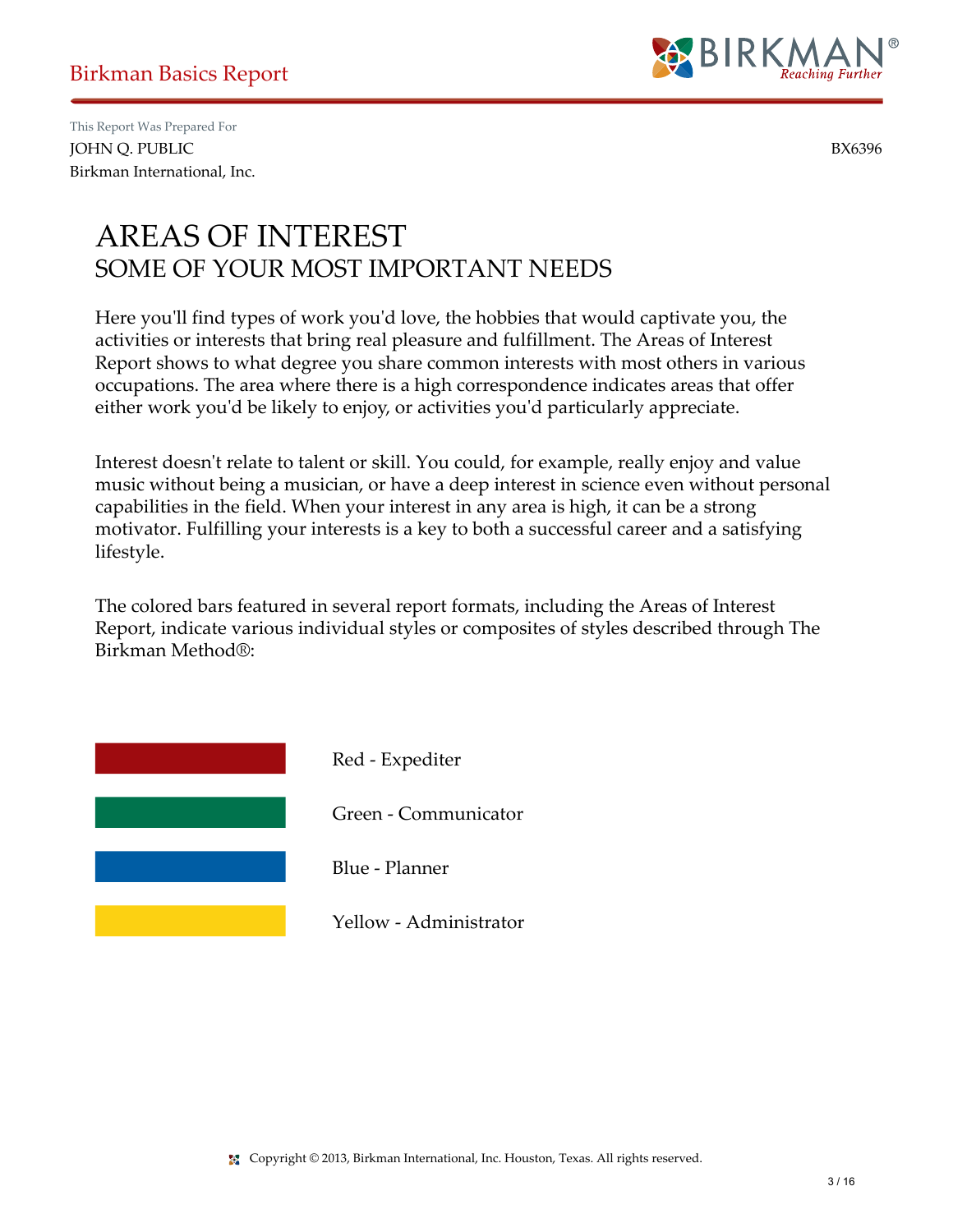

# AREAS OF INTEREST

| <b>Less Similar</b>   | <b>More Similar</b> | <b>DEFINITION</b>                                                                                                                                                                                                                                                      |
|-----------------------|---------------------|------------------------------------------------------------------------------------------------------------------------------------------------------------------------------------------------------------------------------------------------------------------------|
| <b>Social Service</b> |                     | Organized assistance and services to support and<br>advance social conditions of the individual and<br>community through social programs, agencies<br>and organized religious involvement.                                                                             |
| Persuasive            |                     | Persuasive interactions with others. Motivating<br>others to accept ideas, actions or opinions through<br>means of persuasion, reasoning or argument.                                                                                                                  |
| Numerical             |                     | Combining numbers analytically and factually to<br>arrive at practical, quantitative conclusions.<br>Utilizing numbers in business bookkeeping,<br>accounting and tax procedures.                                                                                      |
| Mechanical            |                     | Hands-on work with a broad range of technical<br>responsibilities from power-driven machine<br>operations to high tech electronics. Interests may<br>include design, maintenance, operation or repair<br>of motors and machinery, power-driven or<br>automated.        |
| Artistic              |                     | Creating imaginative works of aesthetic value,<br>expressing ideas artistically. Working or<br>performing in the visual arts.                                                                                                                                          |
| <b>Musical</b>        |                     | Involvement with music in its many forms.<br>Interests may include melodies, compositions,<br>attending concerts, supporting the musical arts, or<br>simply appreciating music. Professional<br>musicians would be expected to have a high<br>degree of this interest. |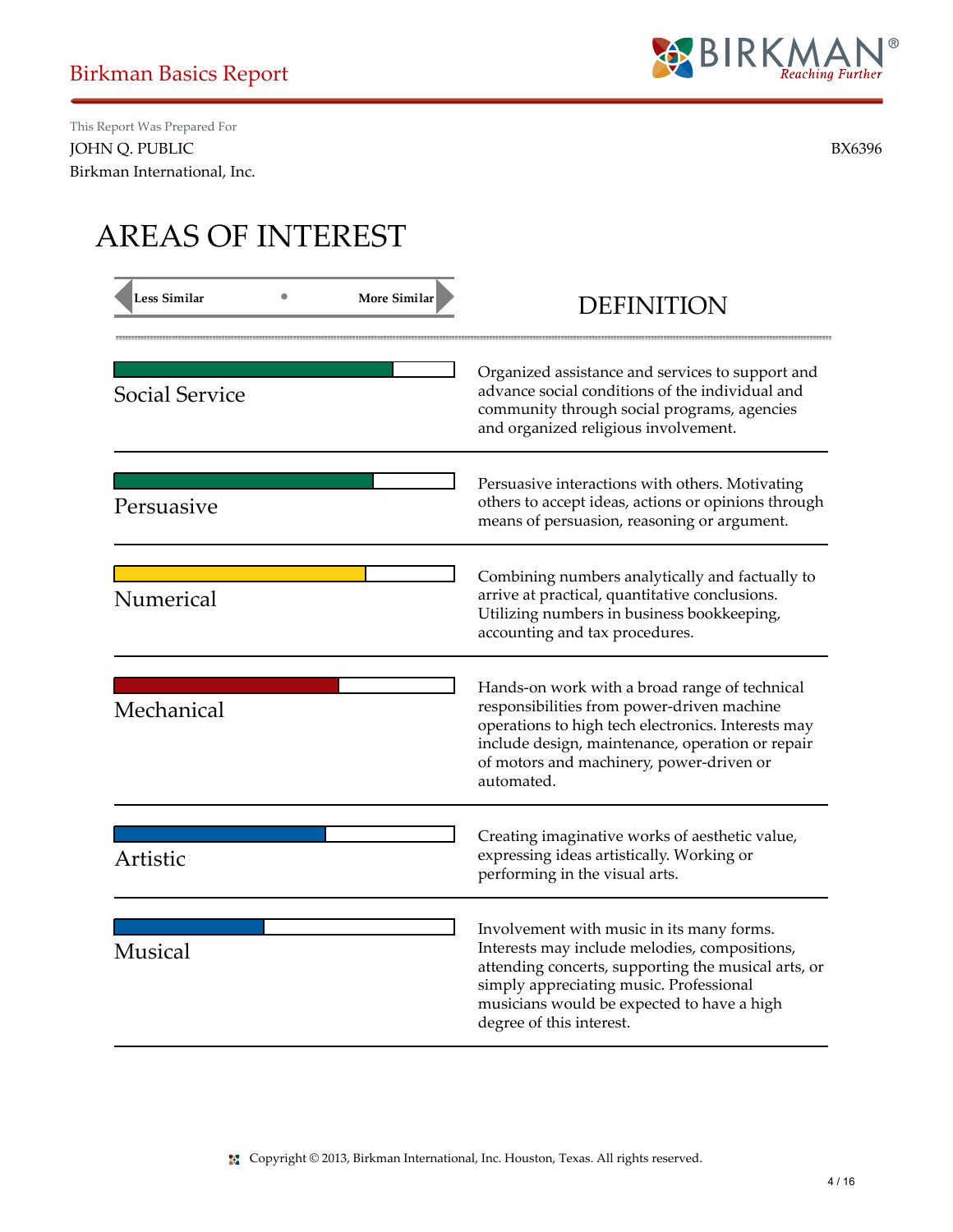

## AREAS OF INTEREST

| Clerical   | Being involved in administrative positions<br>including recording, data processing, numeric<br>detail and personnel functions that require<br>predictable results and specific controls.                                                   |
|------------|--------------------------------------------------------------------------------------------------------------------------------------------------------------------------------------------------------------------------------------------|
| Scientific | Involvement in professions or avocations that<br>assist others through research. Occupations in<br>health services, technology and medical<br>paraprofessionals, nutritional or pharmaceutical<br>services involving scientific interests. |
| Outdoor    | Hands-on work in an outdoor or natural<br>environment. These activities can include physical<br>or mental exertion outside of office confines.<br>Some individuals score high because of<br>environmental concerns.                        |
| Literary   | Creative interest in writing and in sophisticated<br>language skills. Indicates appreciation for abstract<br>ideas conveyed in various mediums and materials.                                                                              |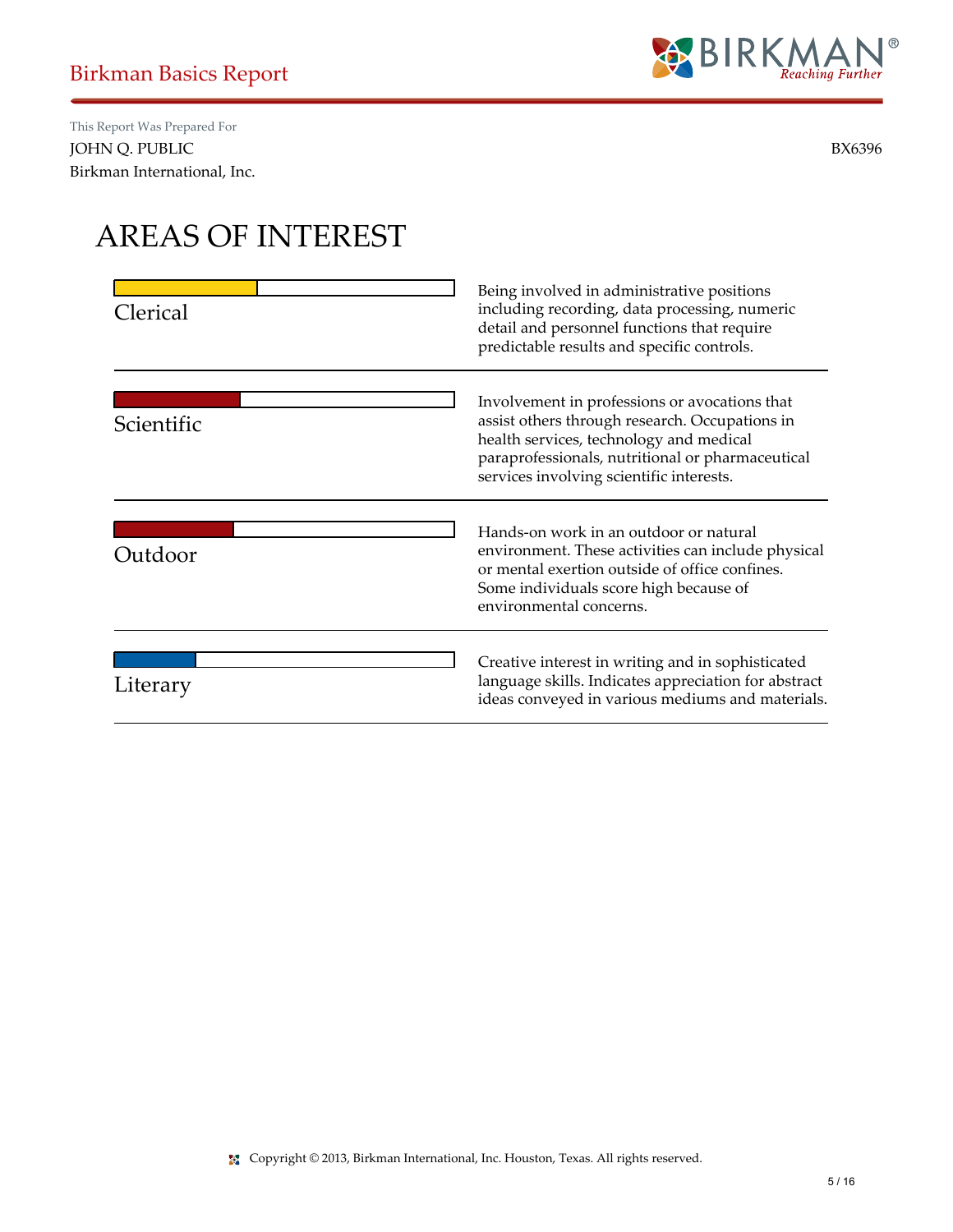

### YOUR LIFE STYLE GRID ® REPORT

#### DISCOVER YOUR TRUE COLORS

Birkman's Life Style Grid uses four color codes and four important symbols to reveal:

- Your interests and the kinds of ≵≲ activities you usually prefer (your Asterisk)
- Your usual style how you behave in  $\Diamond$ normal conditions, your most effective style (your Diamond)
- Your needs the support or motivation  $\bigcirc$ you need from others or from your environment to be effective (your Circle)

aren't met (your Square)

How you react under stress. How your usual style changes when your needs

PAY ATTENTION TO HOW CLOSE YOUR SYMBOLS ARE TO THE LINES DIVIDING THE COLOR QUADRANTS. For example, when your Asterisk is close to the line, you may have interests from colors on either side of the line. When your Circle is close to the line, you may share needs with both colors, and so on. The closer your symbols are to the center of the Grid, the more likely you are to be influenced by the characteristics of the other quadrants.

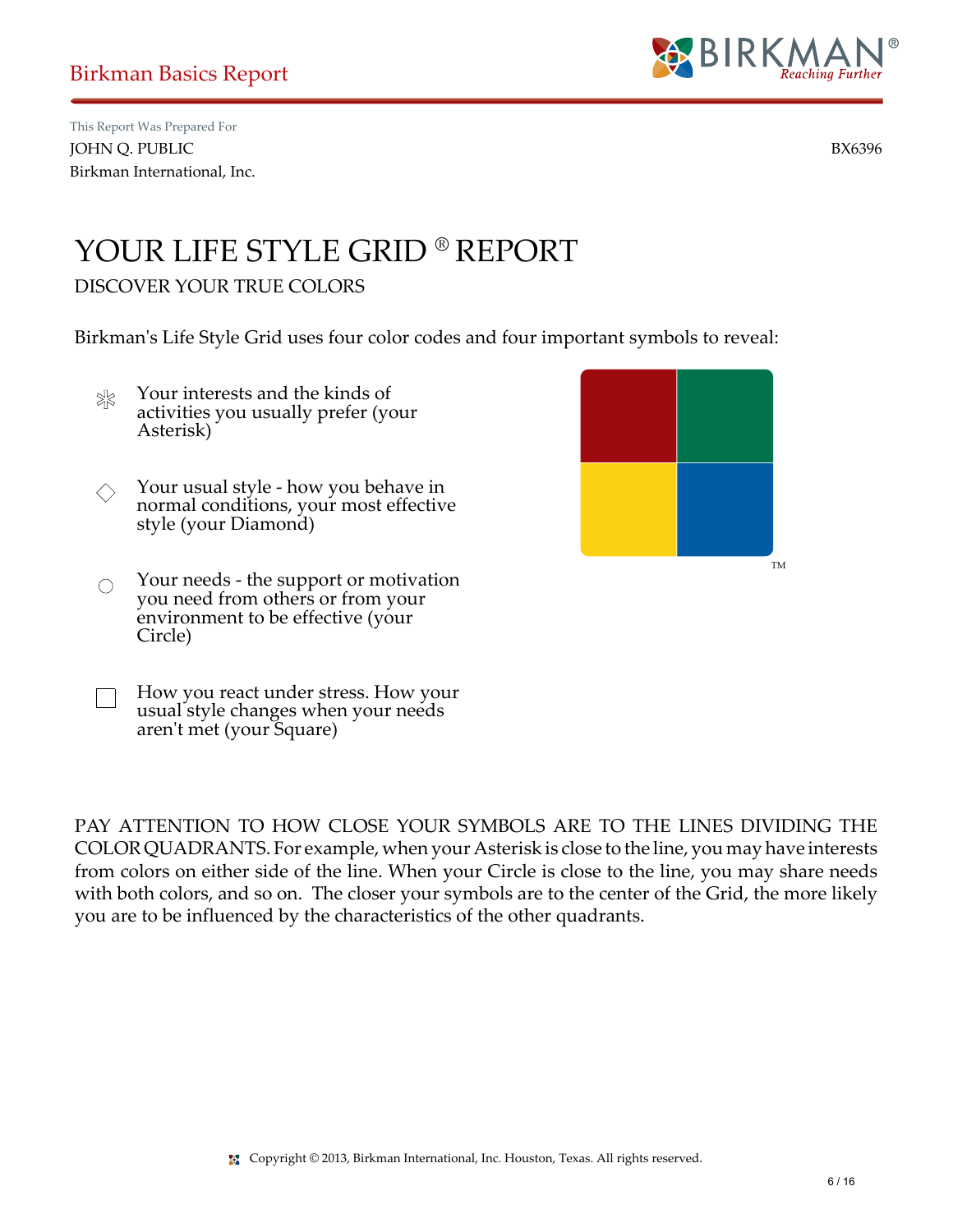quadrant)?



Direct Involvement

### YOUR LIFE STYLE GRID ® REPORT

#### VISUALIZE YOUR OVERALL BEHAVIOR

The Life Style Grid is a visual, graphic representation of your results, based on a model of how people behave in general. The Life Style Grid Report can help you:

• Clarify your communication style: Are you a Direct Communicator, represented by the top two quadrants of the Grid, or an Indirect Communicator, represented by the bottom two quadrants? • Reveal your focus: Are you Task-Oriented, represented by the left two quadrants, or People-Oriented, represented by the right two quadrants? • Discover how your unique strengths move you toward a distinct personal style: Are you a Planner (Blue quadrant), Communicator (Green quadrant), Expediter (Red quadrant), or Administrator (Yellow TM Indirect Involvement Task-Oriented People-Oriented Planner Communicator Expediter **Administrator**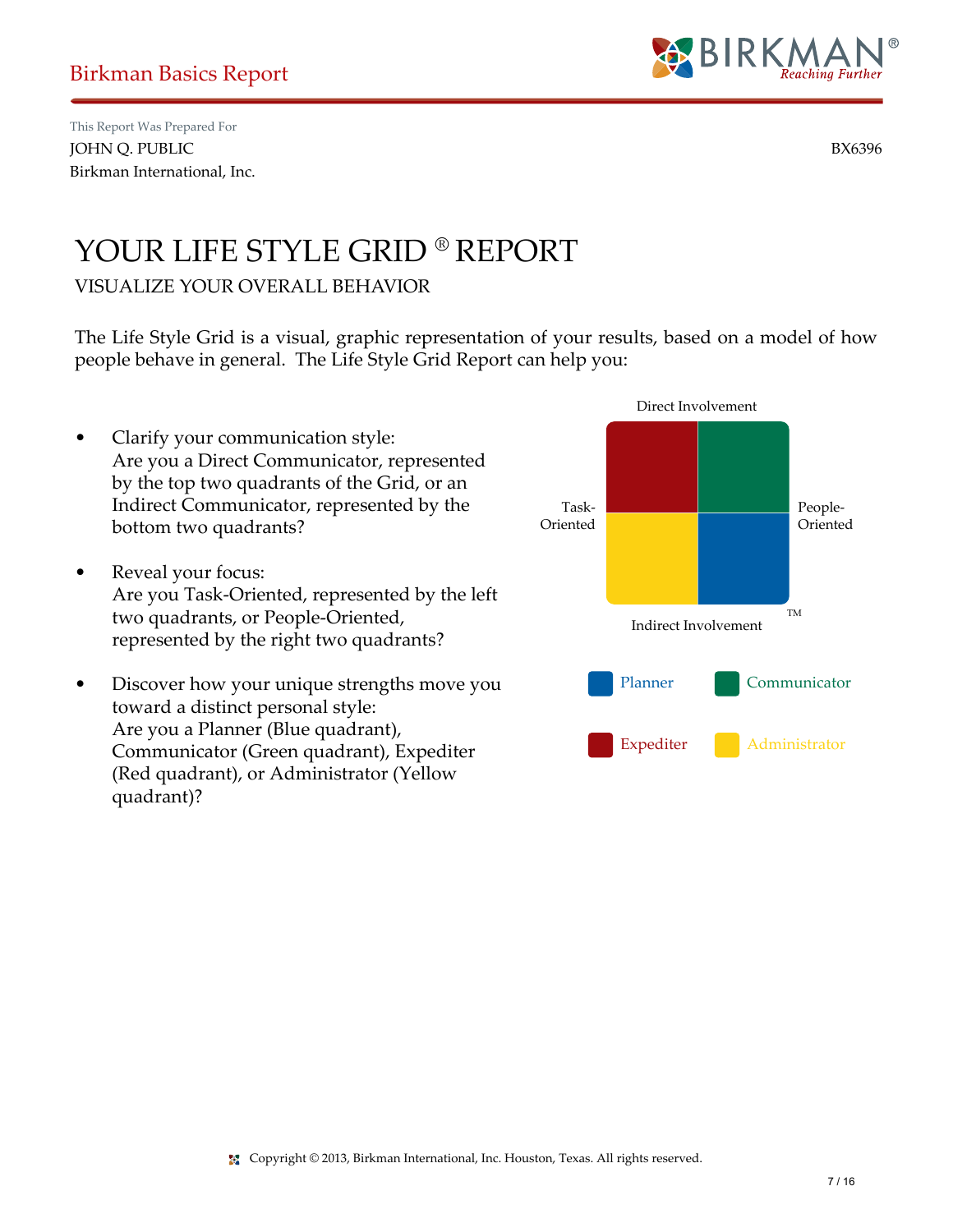

### YOUR LIFE STYLE GRID ® REPORT

EXPLANATION OF THE ASTERISK SYMBOL (YOUR INTERESTS)

The kinds of activities you prefer are described by the Asterisk. Your Asterisk is in the GREEN quadrant. You probably enjoy very people-centered activities.



Typical GREEN activities include:

- selling and promoting
- persuading
- motivating people
- counseling or teaching
- working with people

Your GREEN Asterisk shows that you like to:

- sell or promote
- direct people
- motivate people
- build agreement between people
- persuade, counsel or teach

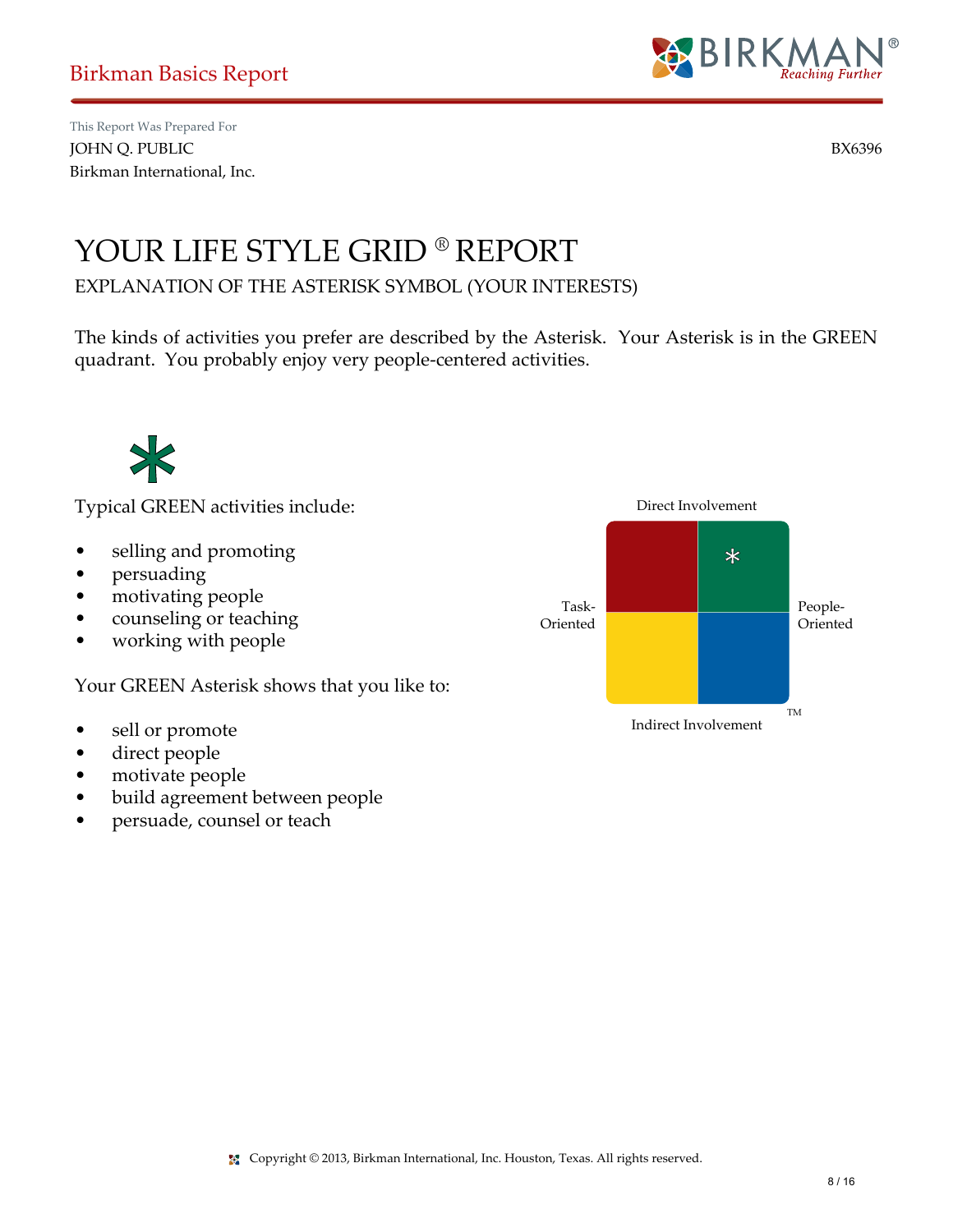

### YOUR LIFE STYLE GRID ® REPORT

EXPLANATION OF THE DIAMOND SYMBOL (YOUR USUAL STYLE)

The productive way you set about your tasks is described by the Diamond. Your Diamond is in the GREEN quadrant, but it is also fairly close to the Blue quadrant. When you are working effectively, you are generally persuasive and insightful.



Typical GREEN styles include being:

- competitive
- assertive
- flexible
- enthusiastic about new things

Your GREEN Diamond shows that you are usually:

- responsive and independent
- flexible and enthusiastic

You also tend to be:

- selectively sociable
- thoughtful
- optimistic

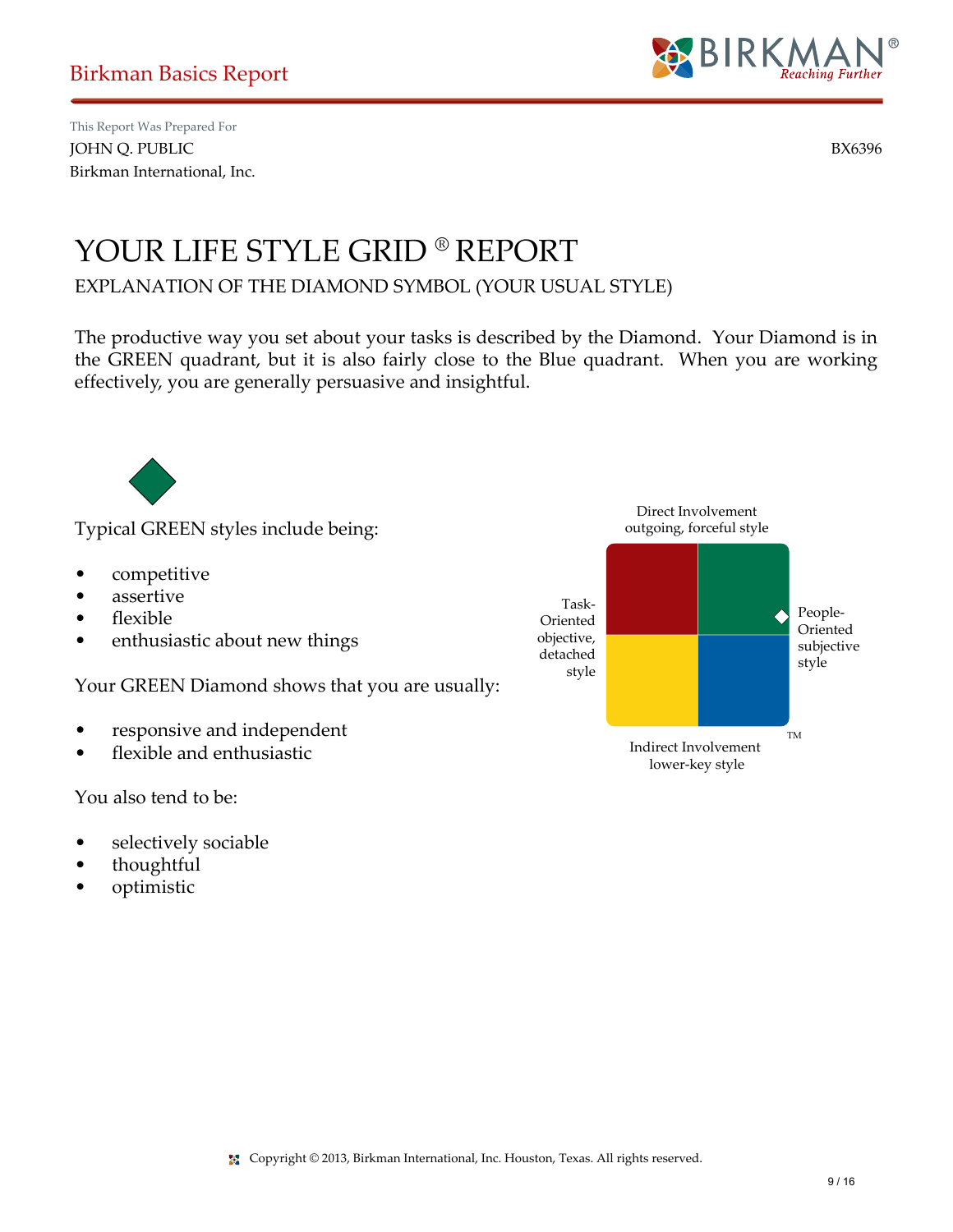

### YOUR LIFE STYLE GRID ® REPORT

EXPLANATION OF THE CIRCLE SYMBOL (YOUR NEEDS)

The support you need to develop your Usual Style is described by the Circle. Your Circle is in the YELLOW quadrant. To be most effective, you respond best to people who are orderly and consistent.

Typically, people with the Circle in the YELLOW quadrant need for others to:

- encourage an organized approach
- permit concentration on tasks
- offer an environment of trust
- be consistent

Your YELLOW Circle shows you are most comfortable when people around you:

- tell you the rules
- don't interrupt you unnecessarily
- are democratic rather than assertive
- encourage trust and fairness
- invite your input

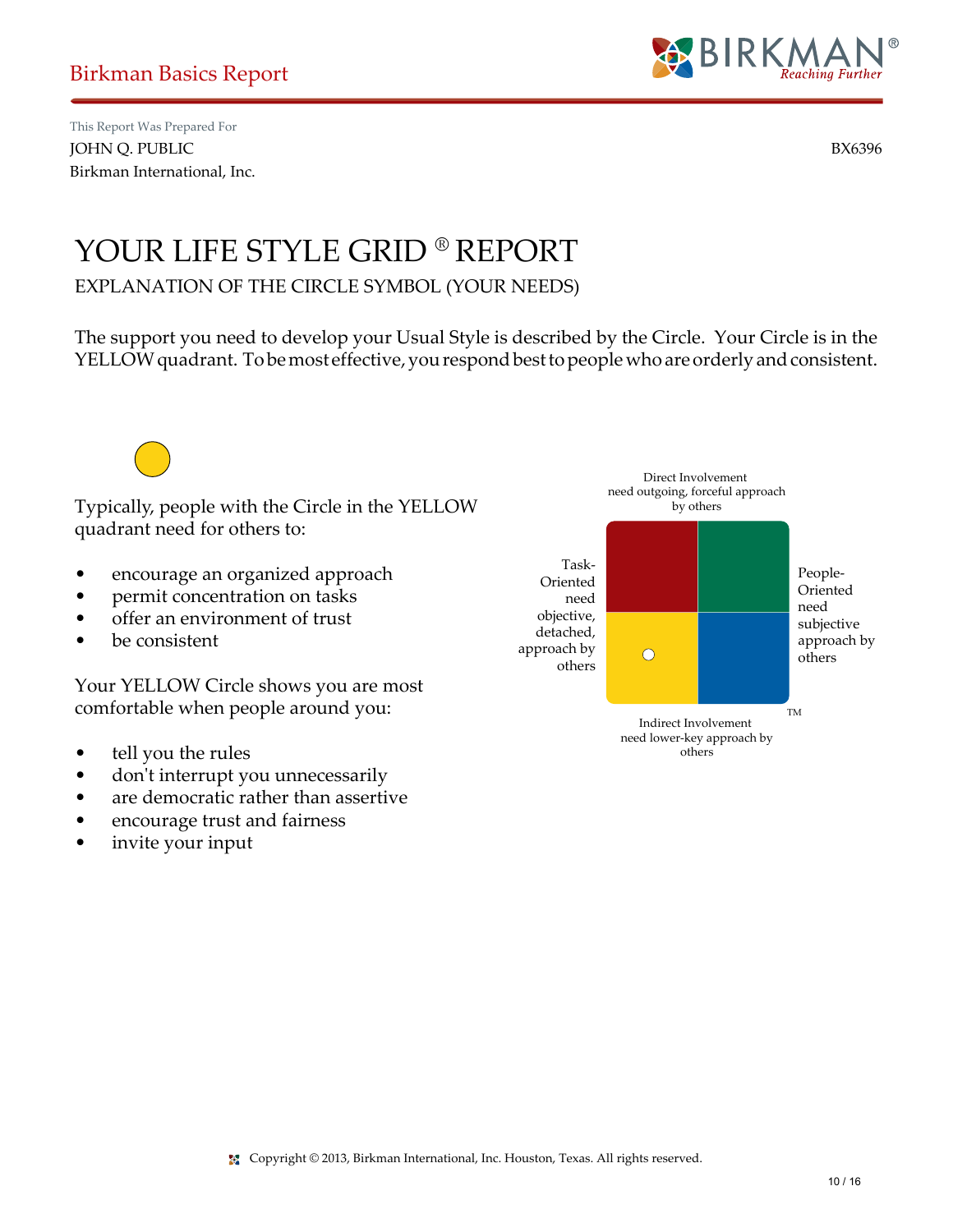

### YOUR LIFE STYLE GRID ® REPORT

EXPLANATION OF THE SQUARE SYMBOL (YOUR STRESS BEHAVIOR)

Your Stress Behavior is described by the Square. Your Square is in the YELLOW quadrant. When people don't deal with you the way your needs suggest, you may become inflexible and resist change.

Under stress, people with the Square in the YELLOW quadrant:

- become over-insistent on rules
- resist necessary change
- are reluctant to confront others
- may be taken in

Your YELLOW Square shows that your stress behavior may include your being:

- over-controlling
- resistive to change
- conforming
- quietly resistive
- rigid

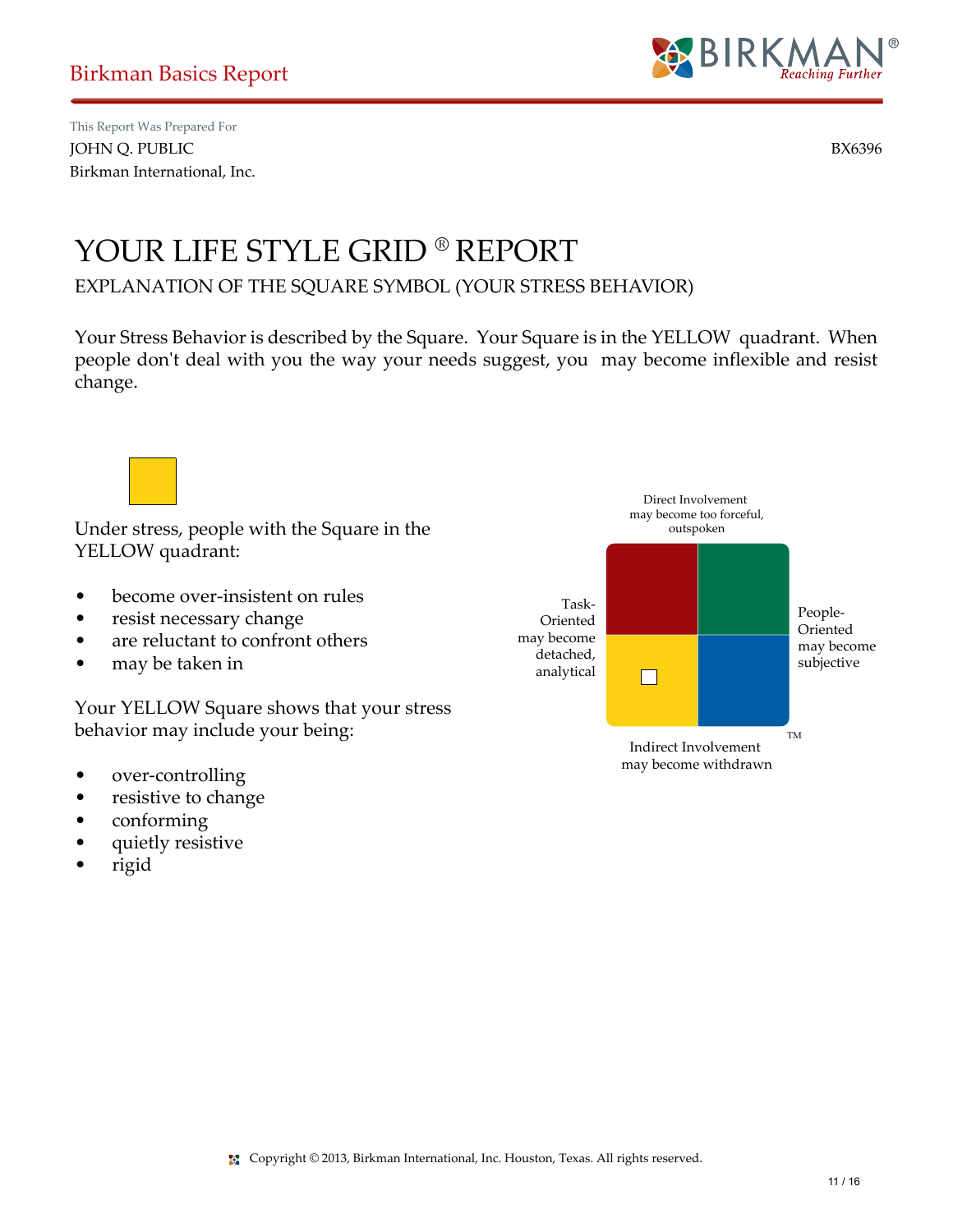

# JOB FAMILIES/JOB TITLES

The Job Families/Job Titles tell you how closely you match employees in 22 job families (and in a large number of individual jobs). Most of the Job Titles that you match will have a direct link to the U.S. Department of Labor's online Occupational Outlook Handbook so you can find out more information about pay, conditions, and job prospects.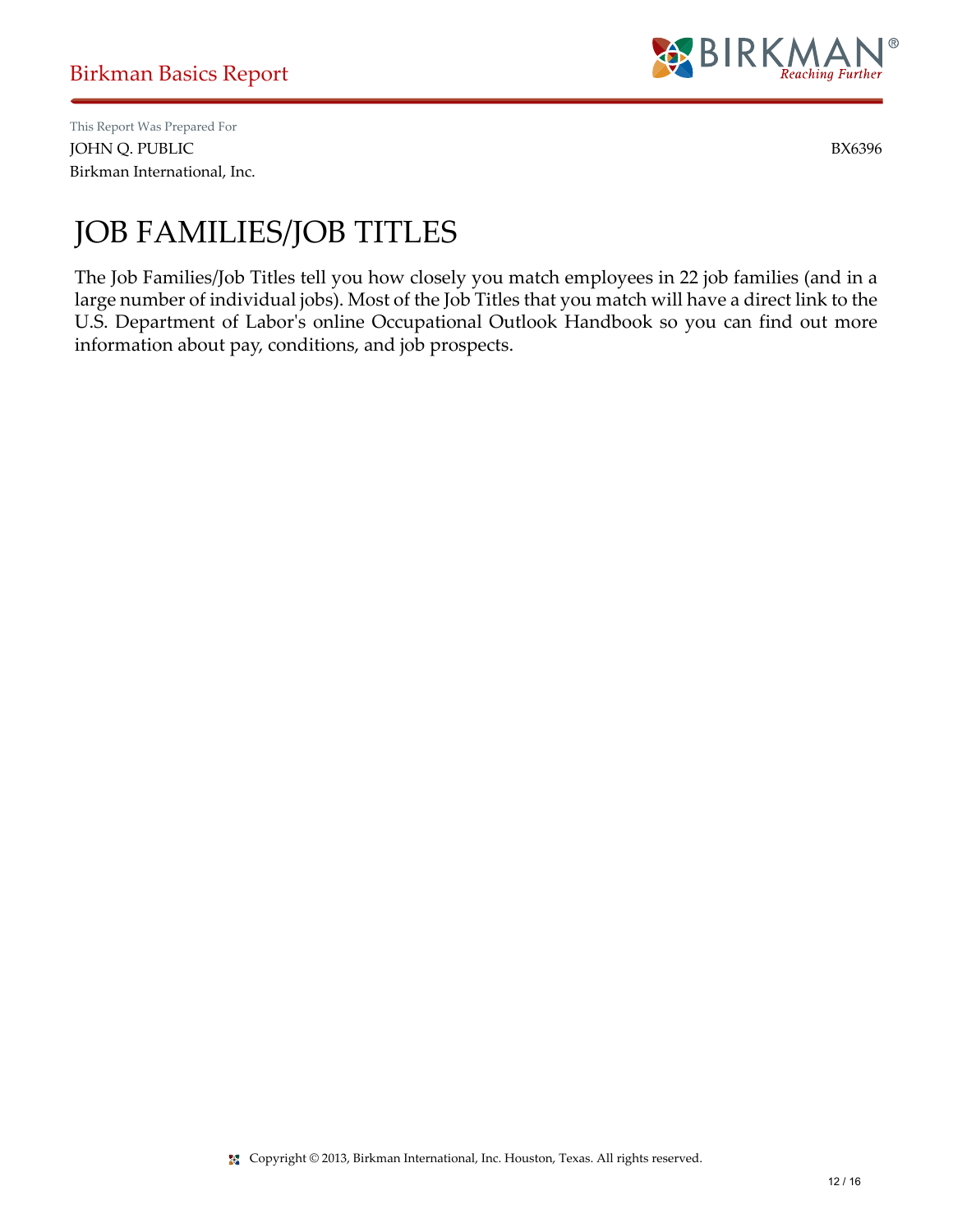

# JOB FAMILIES / JOB TITLES

| Similarity to others in this Job<br>Family                                                                                                                                                                                                                                                                                                                                                                                                                                       | └ Least Similar | Most Similar | The Job Titles you most closely<br>matched within each Job Family                                                                                                                                 |
|----------------------------------------------------------------------------------------------------------------------------------------------------------------------------------------------------------------------------------------------------------------------------------------------------------------------------------------------------------------------------------------------------------------------------------------------------------------------------------|-----------------|--------------|---------------------------------------------------------------------------------------------------------------------------------------------------------------------------------------------------|
| <b>Construction &amp; Extraction</b><br>Performing hands-on work functions related to the building of structures or<br>the removal of materials from natural settings for use in construction or<br>other applications. Duties may include bricklaying, carpentry, masonry,<br>roofing, plumbing, inspecting integrity of structures according to building<br>codes, mining, drilling, and disposal of construction by-products, using<br>specialized tools and equipment.       |                 |              | Electricians<br>Carpenters<br>Supervisors Of Construction &<br><b>Extraction Workers</b>                                                                                                          |
| Management<br>Planning, directing, and coordinating high-level activities within an<br>organization. Duties may include managing personnel, creating budgets,<br>developing and implementing strategies, creating organizational policies,<br>and supervising company operations. These managerial functions are<br>similar in nature across various industries and fields (e.g. engineering, sales,<br>human resources, medical).                                               |                 |              | <b>General &amp; Operations Managers</b><br>Public Relations & Communication<br><b>Managers</b><br><b>Property Managers</b><br><b>Food Service Managers</b><br>Medical & Health Services Managers |
| <b>Community &amp; Social Services</b><br>Counseling, rehabilitating, and/or supporting social and psychological<br>matters of individuals, groups, or communities. Duties may include helping<br>individuals maximize their mental and emotional well-being, cope with<br>addictions, and lead healthy lifestyles, as well as providing spiritual, moral,<br>or vocational guidance.                                                                                            |                 |              | Social & Human Service Assistants<br>Counselors & Therapists<br>Directors (Religious Activities &<br>Education)                                                                                   |
| Installation, Maintenance, & Repair<br>Performing hands-on work functions related to the installation,<br>maintenance, and repair of various machinery, systems, vehicles, and other<br>serviceable equipment. Duties may include diagnosing, adjusting, servicing,<br>and overhauling engines, telecommunications and/or security systems,<br>heating, vacuuming, and air-conditioning units, and electronics.                                                                  |                 |              | <b>Transportation Mechanics &amp;</b><br>Technicians<br>Supervisors Of Mechanics,<br>Installers, & Repairers                                                                                      |
| Production<br>Producing, creating, and/or manufacturing a variety of products (e.g., food,<br>lumber, electrical equipment, fabrics, metals, plastics, stones, fuel) through<br>the operating of specialized tools and/or equipment. Duties may include<br>baking pastries, binding books, cutting, shaping, and assembling furniture,<br>assembling electronics, shaping molten glass, fabricating jewelry, welding<br>metal components, among other specific production tasks. |                 |              | Power, Gas, Chemical, & Waste<br><b>Plant/System Operators</b><br><b>Industrial Production Managers</b><br>Supervisors Of Production &<br><b>Operating Workers</b>                                |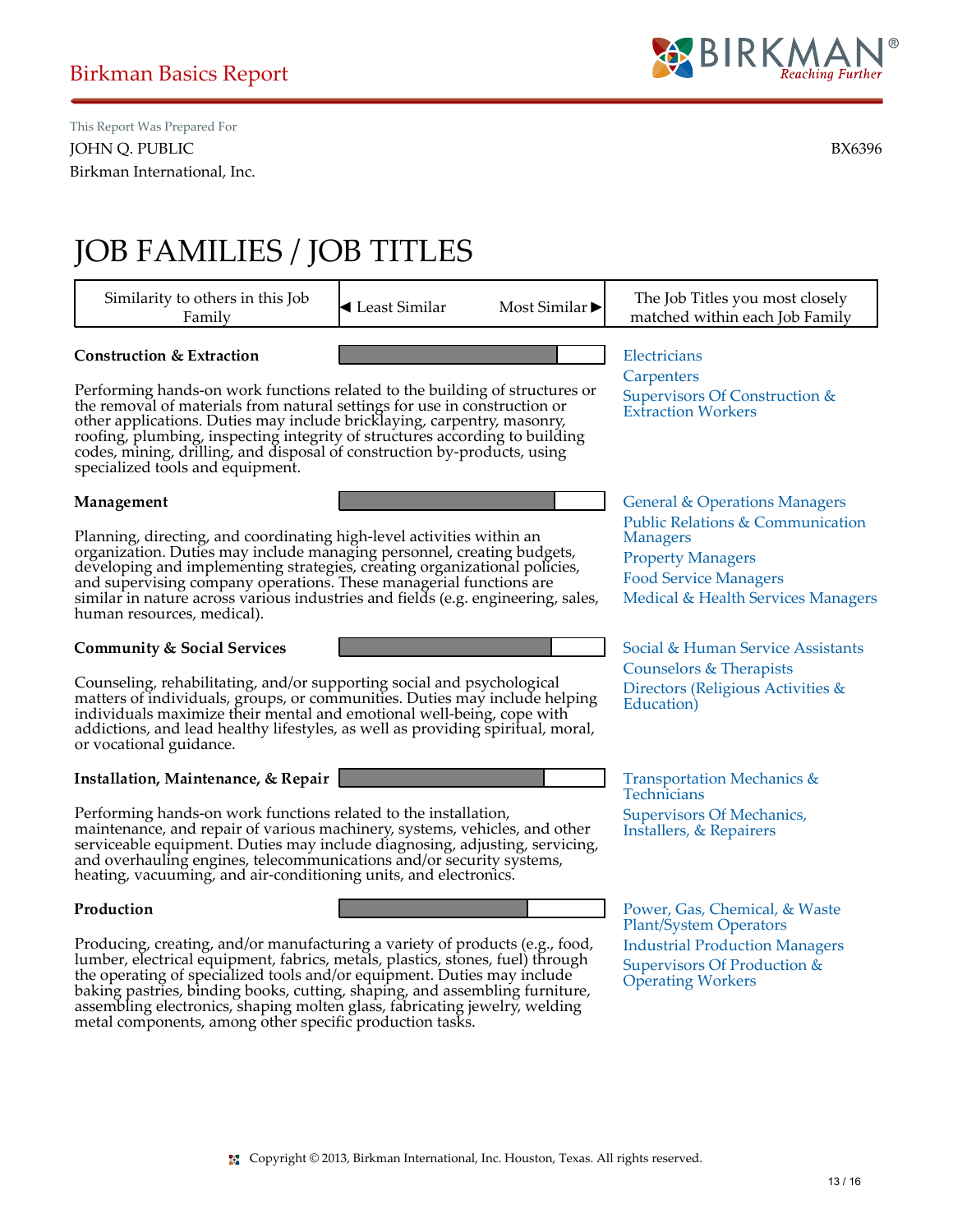

# JOB FAMILIES / JOB TITLES

| Similarity to others in this Job<br>Family                                                                                                                                                                                                                                                                                                                                                                                                                           | └ Least Similar | Most Similar | The Job Titles you most closely<br>matched within each Job Family                                                                                                           |
|----------------------------------------------------------------------------------------------------------------------------------------------------------------------------------------------------------------------------------------------------------------------------------------------------------------------------------------------------------------------------------------------------------------------------------------------------------------------|-----------------|--------------|-----------------------------------------------------------------------------------------------------------------------------------------------------------------------------|
| Engineering & Architecture<br>Applying principles and technology of chemistry, physics, and other<br>scientific disciplines into the planning, designing, and overseeing of physical<br>systems and processes. Duties may include creating, testing, developing,<br>and maintaining tools, machines, electrical equipment, buildings/structures,<br>or other physical entities.                                                                                      |                 |              | <b>Engineering Managers</b><br><b>Petroleum Engineers</b><br><b>Computer Hardware Engineers</b><br><b>Mechanical Engineering Technicians</b><br><b>Electrical Engineers</b> |
| <b>Healthcare Practitioner &amp; Technician</b>                                                                                                                                                                                                                                                                                                                                                                                                                      |                 |              | Medical & Health Services Managers                                                                                                                                          |
|                                                                                                                                                                                                                                                                                                                                                                                                                                                                      |                 |              | Physicians                                                                                                                                                                  |
| Providing medical care and treatment in an effort to achieve optimal mental<br>and physical patient well-being. Duties may include assessing patient health,<br>diagnosing illnesses, performing surgery, prescribing medication,<br>implementing prevention strategies, conducting/reviewing laboratory<br>diagnostics, and supervising medical support staff. Most of these<br>occupations require a graduate education.                                           |                 |              | Medical Technologists &<br>Technicians                                                                                                                                      |
| Sales & Related                                                                                                                                                                                                                                                                                                                                                                                                                                                      |                 |              | <b>Supervisors Of Retail Sales Workers</b>                                                                                                                                  |
| Selling goods or services to a wide range of customers across various<br>industries. Duties may include selling retail, appliances, furniture, auto<br>parts, medical services, insurance, real estate, financial or consulting<br>services, securities and commodities, as well as other products/services.                                                                                                                                                         |                 |              | <b>Marketing Managers</b><br><b>Supervisors Of Non-Retail Sales</b><br>Workers                                                                                              |
| Arts, Design, Sports, Media, &<br>Entertainment                                                                                                                                                                                                                                                                                                                                                                                                                      |                 |              | Public Relations & Communication<br><b>Managers</b>                                                                                                                         |
| Creating and/or expressing ideas or demonstrating talents through various<br>media for entertainment, informational, or instructional purposes. Duties<br>may include acting, dancing, singing, designing graphics, operating media<br>equipment, translating text, writing literature, producing/directing movies<br>or plays, public speaking, radio announcing, competing in sporting events,<br>news reporting, among other specific functions within the media. |                 |              | <b>Public Relations Specialists</b><br><b>Graphic Designers</b>                                                                                                             |
| Legal                                                                                                                                                                                                                                                                                                                                                                                                                                                                |                 |              | Paralegals & Legal Assistants                                                                                                                                               |
| ${\bf D}$ . In a set of the contract of the contract of the contract of the contract of the ${\bf d}$                                                                                                                                                                                                                                                                                                                                                                |                 |              | <b>Litigation Lawyers (Win-Lose</b>                                                                                                                                         |

Researching, litigating, and documenting matters relating to the law, specializing in litigation, arbitration, transcription, investigation, or negotiation of legal issues. Duties may include representing clients in legal proceedings, examining legal statutes, documenting agreements, drafting contracts, investigating cases, and transcribing hearings.

Outcomes) [Corporate Lawyers \(Consensual](http://www.mynextmove.org/profile/summary/23-1011.00) Outcomes)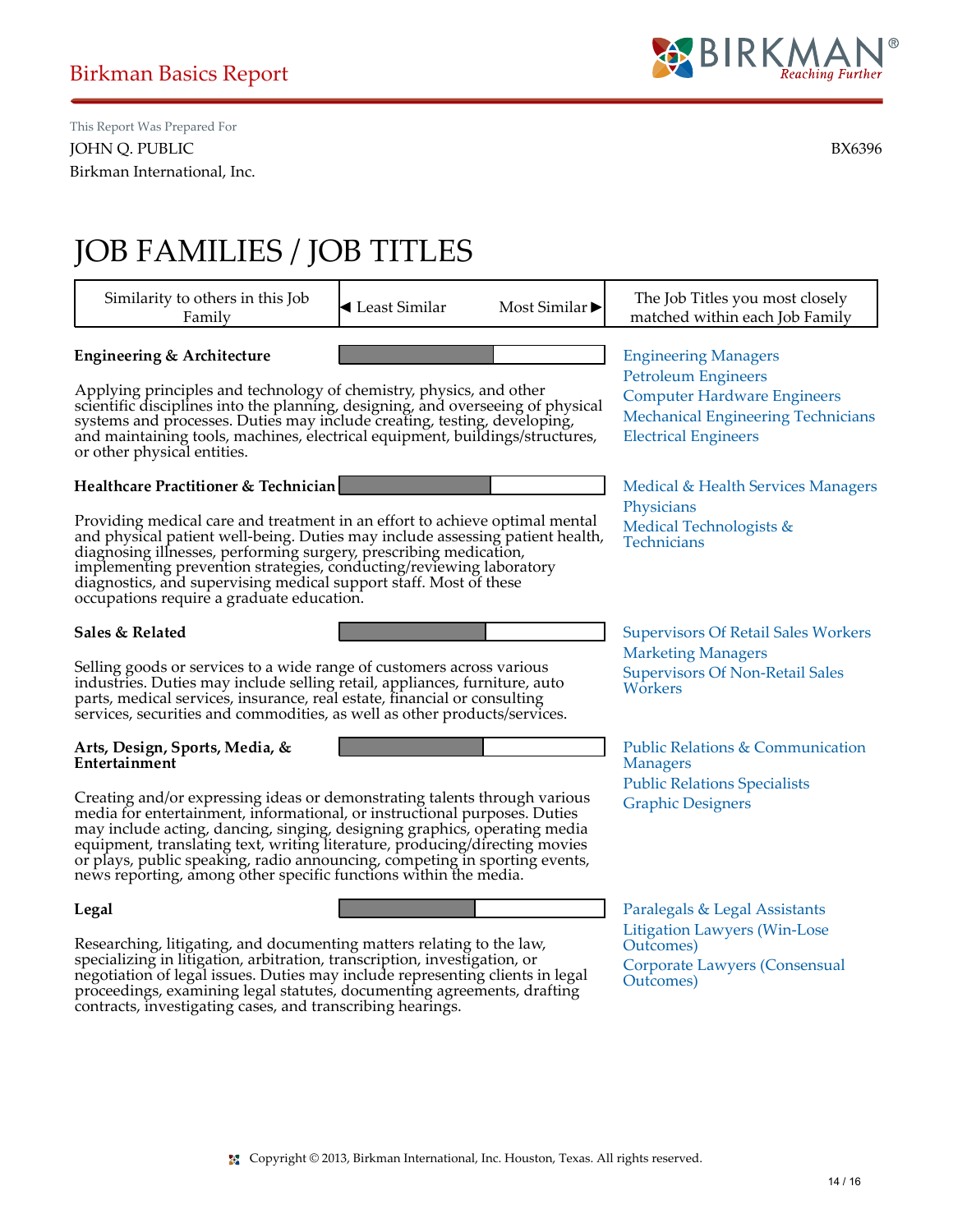

# JOB FAMILIES / JOB TITLES

menus, and other food/serving-related functions.

| Similarity to others in this Job<br>Family                                                                                                                                                                                                                                                                                                                                                                                                             | $\blacktriangleleft$ Least Similar                                                                                                                                  | Most Similar $\blacktriangleright$ | The Job Titles you most closely<br>matched within each Job Family                                                                   |
|--------------------------------------------------------------------------------------------------------------------------------------------------------------------------------------------------------------------------------------------------------------------------------------------------------------------------------------------------------------------------------------------------------------------------------------------------------|---------------------------------------------------------------------------------------------------------------------------------------------------------------------|------------------------------------|-------------------------------------------------------------------------------------------------------------------------------------|
| <b>Business &amp; Finance</b>                                                                                                                                                                                                                                                                                                                                                                                                                          |                                                                                                                                                                     |                                    | <b>General &amp; Operations Managers</b>                                                                                            |
| Analyzing and evaluating business/financial information for the purposes of<br>documenting, making recommendations and/or ensuring adherence to<br>business protocol. Duties may include preparing financial reports,<br>developing investment strategies, analyzing general business trends, or<br>assessing risk/liability, to streamline the operations of an organization.                                                                         | Employment, Recruitment, &<br><b>Placement Specialists</b><br><b>Training &amp; Development Managers</b><br><b>Human Resources Managers</b><br><b>Tax Preparers</b> |                                    |                                                                                                                                     |
| Education, Training, & Library                                                                                                                                                                                                                                                                                                                                                                                                                         |                                                                                                                                                                     |                                    | <b>Education Administrators</b><br>(Postsecondary)                                                                                  |
| Teaching/training individuals or groups of people academic, social, or other<br>formative skills using various techniques/methods. Duties may include<br>instructing children, adolescents, adults, individuals with special needs, or<br>other specific samples within a formal or informal setting, creating<br>instructional materials and educational content, and providing necessary<br>learning resources.                                      |                                                                                                                                                                     |                                    | <b>Secondary School Teachers (Except</b><br>Special Education)<br><b>Education Administrators</b><br>(Elementary & Secondary)       |
| Office & Administrative Support                                                                                                                                                                                                                                                                                                                                                                                                                        |                                                                                                                                                                     |                                    | <b>Property Managers</b>                                                                                                            |
| Providing clerical support within an organization. Duties may include<br>preparing statements, tracking accounts, record keeping, bill collecting,<br>making phone calls, scheduling appointments, entering data, providing<br>customer service, ordering and tracking inventory, handling monetary<br>transactions, among other administrative support tasks.                                                                                         | Supervisors Of Office &<br><b>Administrative Support Workers</b><br><b>Customer Service Representatives</b>                                                         |                                    |                                                                                                                                     |
| <b>Protective Service</b>                                                                                                                                                                                                                                                                                                                                                                                                                              |                                                                                                                                                                     |                                    | Security, Police, & Fire Fighting                                                                                                   |
| Serving and protecting the best interests of the community, environment,<br>and/or individuals, adhering to federal, state, and local laws. Duties may<br>include investigating criminal cases, regulating traffic and crowds, fire<br>fighting, ticketing/arresting perpetrators, inspecting baggage or cargo,<br>responding to emergency sifuations, patrolling designated areas, guarding<br>establishments, and providing other security measures. |                                                                                                                                                                     |                                    | <b>Enforcement Managers</b><br>Supervisors Of Police, Fire Fighting,<br>& Correctional Officers<br>Police & Sheriff Patrol Officers |
| Food Preparation & Serving-Related                                                                                                                                                                                                                                                                                                                                                                                                                     |                                                                                                                                                                     |                                    | <b>Food Service Managers</b>                                                                                                        |
| Preparing and cooking foods and/or serving patrons in dining<br>establishments or other settings. Duties may include checking food quality,<br>mixing drinks/ingredients, cleaning dishware, taking orders, planning                                                                                                                                                                                                                                   |                                                                                                                                                                     |                                    | Supervisors Of Food Preparation &<br><b>Serving Workers</b><br><b>Chefs &amp; Head Cooks</b>                                        |